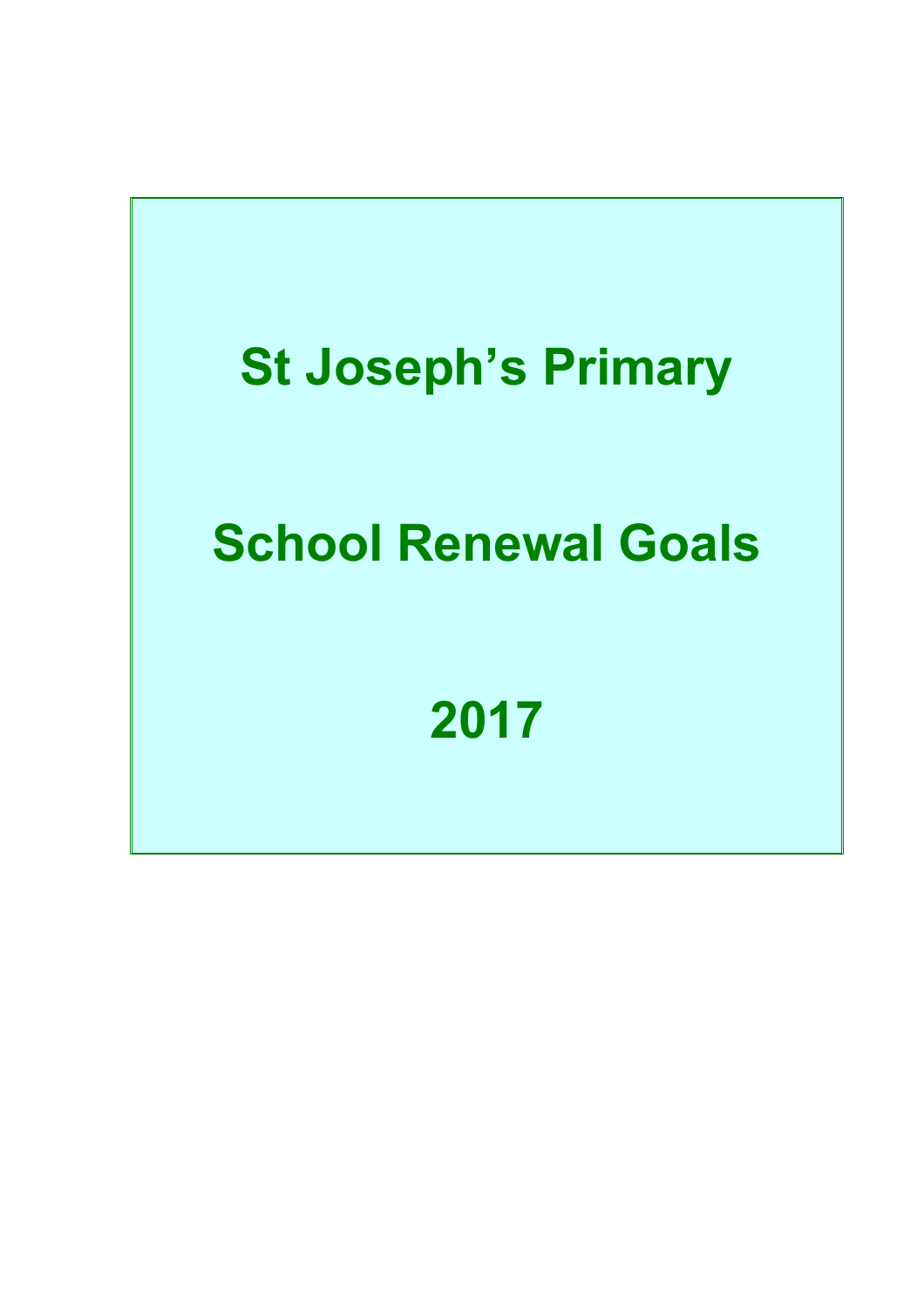### **Priority 1: Mission and Religious Education**

| <b>Goals</b>                                                                                                         | <b>2017 Strategies</b>                                                                                                                                                                                                                      | Leadership                                         | <b>Review</b>                                                                                                                                                                                |
|----------------------------------------------------------------------------------------------------------------------|---------------------------------------------------------------------------------------------------------------------------------------------------------------------------------------------------------------------------------------------|----------------------------------------------------|----------------------------------------------------------------------------------------------------------------------------------------------------------------------------------------------|
| Implement and<br>refine school RE<br>Program post-<br>validation.                                                    | Respond to recommendations from<br>$\blacktriangleright$<br>validation process:<br>o review classroom teaching of<br>medatative prayer<br>refine year level planning with a<br>$\circ$<br>focus on addressing whole<br>achievement standard | All staff<br><b>BCE RE</b><br>Education<br>officer | PD provided to all<br>$\bullet$<br>teachers supporting<br>forms of prayer<br>within the curriculum<br>Teacher planning<br>$\bullet$<br>supported by BCE<br>and APRE/PLL                      |
| To continue to<br>offer faith<br>formation<br>opportunities to<br>teachers to the<br>profession and/or<br><b>BCE</b> | DOLSH charism and spirituality day -<br>➤<br>facilitated by Sr Geradine Doherty.<br>Presented to all staff.                                                                                                                                 | Bryan                                              | Spiriuality PD for all<br>$\bullet$<br>staff at Bardon very<br>well received -<br>particularly by<br>School officers                                                                         |
|                                                                                                                      | <b>Exploring BCE programs eg Guiding</b><br>➤<br>Lights, Spirit Fire etc                                                                                                                                                                    |                                                    | to be carried over to<br>$\bullet$<br>2018 - DOLSH<br>spirituality day<br>provided many<br>avenues to explore                                                                                |
| Increase visual<br>symbolism                                                                                         | $\blacktriangleright$<br>Commission artwork for centenary in<br>2017. Research larger format<br>Catholic symbols for external signage<br>- Clewley St face of C Block and also<br>rear of A Block near Martindale St<br>entrance.           | Margaret,<br>Maryanne<br>and Bryan                 | relief of St Joseph<br>$\bullet$<br>completed by Rhyl<br>Hinwood - blessed<br>during Centenary<br>celebrations<br>preparations for<br>$\bullet$<br>installation of large<br>cross on C Block |
| Prepare for<br>school centenary<br>in 2017                                                                           | Gather information and photos<br>➤                                                                                                                                                                                                          | Margaret<br>Hanrahan                               | Centenary year and<br>$\bullet$<br>celebrations were<br>huge success - high<br>level of community<br>and past pupil<br>engagement.                                                           |
|                                                                                                                      | <b>Consult BCE marketing</b><br>➤<br>Plan significant events<br>➤                                                                                                                                                                           |                                                    |                                                                                                                                                                                              |
|                                                                                                                      |                                                                                                                                                                                                                                             |                                                    |                                                                                                                                                                                              |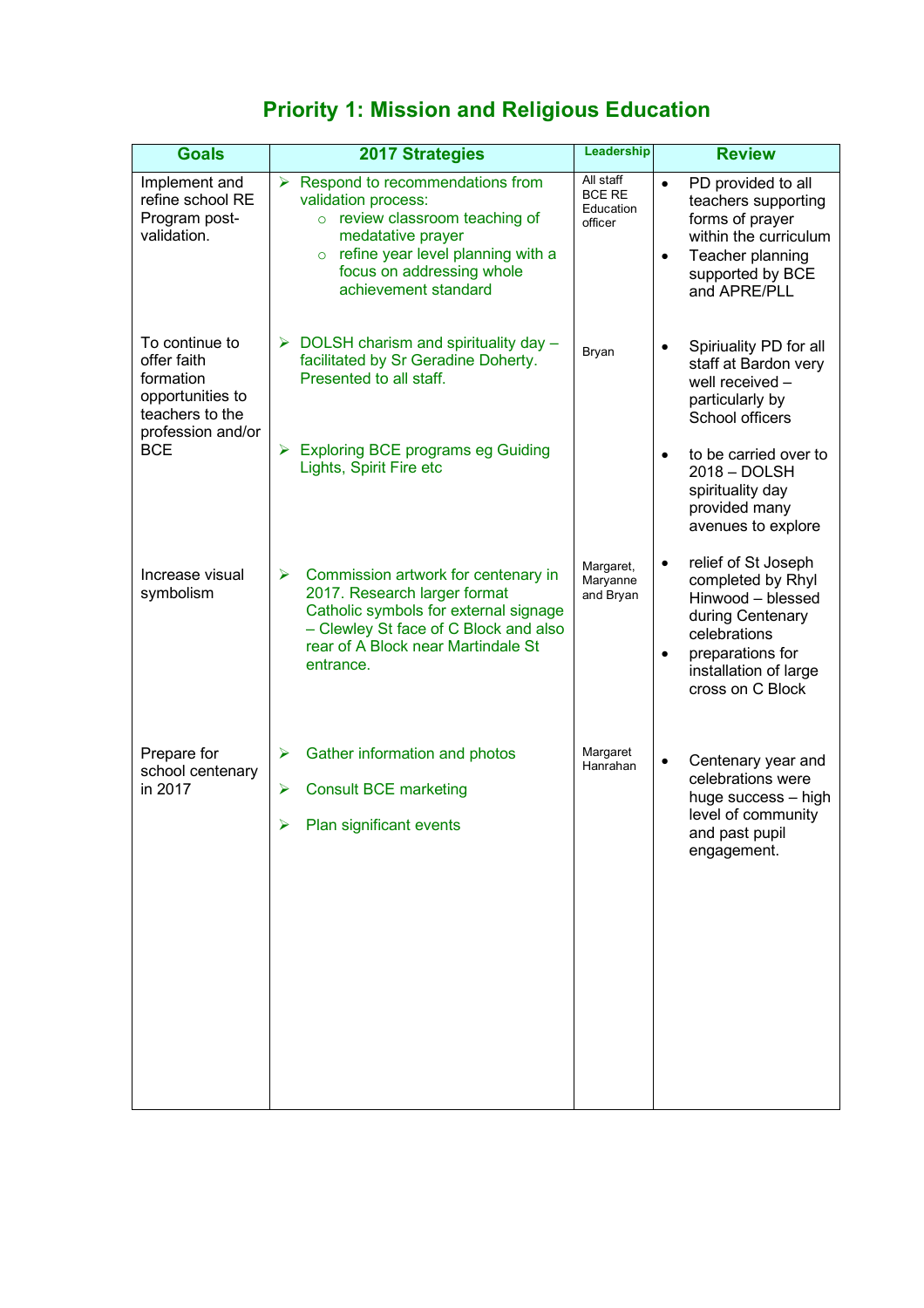## **Priority 2: Learning and Teaching**

| <b>Goals</b>                                                                                                                               | <b>2017 Strategies</b>                                                                                                                                                                                                                                                                                                                                       | Leadership                                                                                       | <b>Review</b>                                                                                                                                                                                                                                                                                                                                          |
|--------------------------------------------------------------------------------------------------------------------------------------------|--------------------------------------------------------------------------------------------------------------------------------------------------------------------------------------------------------------------------------------------------------------------------------------------------------------------------------------------------------------|--------------------------------------------------------------------------------------------------|--------------------------------------------------------------------------------------------------------------------------------------------------------------------------------------------------------------------------------------------------------------------------------------------------------------------------------------------------------|
| Continue to promote<br>use of SRS data, BI<br>Tool, NAPLAN, PM<br>Benchmarks and<br><b>ACER</b> testing data<br>during teacher<br>planning | Teachers to continue to track and<br>$\blacktriangleright$<br>incorporate available data when<br>planning.                                                                                                                                                                                                                                                   | All staff                                                                                        | Use of BCE,<br>$\bullet$<br><b>ACER, NAPLAN</b><br>and school data<br>improving – being<br>used to inform<br>planning.                                                                                                                                                                                                                                 |
| Engage in<br>Excellence in<br>Learning and<br><b>Teaching Moving</b><br>Forward - BCE<br>initiative                                        | Focused school response to BCE<br>➤<br>system-wide literacy goals.<br>School SMART goal developed<br>addressing targets in student<br><b>Writing Analyis scores. Teachers</b><br>being supported with PD and<br>planning throughout 2017 as<br>these targets are addressed.<br><b>High Yield Strategies used</b><br>➤<br>through 2017 - Walk Throughs<br>etc | Leadership<br>$team - PLL +$<br><b>BCE</b> support<br>staff<br>All staff +<br>Area<br>Supervisor | 93% of P-2 students<br>$\bullet$<br>have achieved PM<br>benchmark targets<br>76% of 3-6 students<br>$\bullet$<br>have achieved scores<br>between 20-24 on<br>Writing Analysis tool.<br>Review and<br>Response meetings<br>well received by staff<br>- providing<br>opportunity for<br>focused<br>conversations to<br>move student learning<br>forward. |
| To continue to<br>provide increased<br>opportunities for<br>more capable<br>students to be<br>challenged                                   | $\triangleright$ Learning Enrichment role<br>continued, with increased<br>emphasis on planning for open-<br>ended inquiry methods to allow for<br>differentiation in the classroom.<br>$\triangleright$ Continued emphasis on<br>Differentiation - including staff PD                                                                                        | Judy, Louise                                                                                     | Learning enrichment<br>has occurred through<br>P-6 within Maths and<br>English.<br>Differentiated<br>$\bullet$<br>activities have been<br>supplied to teachers<br>to be used within<br>classroom for yrs 1,2,                                                                                                                                          |
|                                                                                                                                            | $\triangleright$ School Policy and Procedure<br>document to be written<br>$\triangleright$ Expand Code Club and Maker<br><b>Space</b>                                                                                                                                                                                                                        | Louise<br>Burgman                                                                                | Policy document has<br>$\bullet$<br>been written<br>Code Club and Maker<br>$\bullet$<br>Club have continued<br>and grown in<br>attendance                                                                                                                                                                                                              |
|                                                                                                                                            | > Readers/Book Club in Library                                                                                                                                                                                                                                                                                                                               | Shannon                                                                                          | Junior and Senior<br>iHeart Reading Club<br>every Tuesday and                                                                                                                                                                                                                                                                                          |
|                                                                                                                                            | Coordinate opportunities for<br>➤<br>external competitions and<br>programs                                                                                                                                                                                                                                                                                   | Louise                                                                                           | Thursday in Library<br>Students elective<br>$\bullet$<br>participation in ICAS<br>competition. Other<br>students identified to<br>attend holiday<br>programs and other<br>school competitions.                                                                                                                                                         |
| To further engage<br>parents with student<br>learning                                                                                      | Celebration of Learning events,<br>➤<br>reading strategies information for<br>Prep Parents, formalise term<br>overview information sharing.                                                                                                                                                                                                                  | All staff                                                                                        | Open classrooms<br>during Centenary<br>Celebrations. Prep<br>parent orientation<br>night, information<br>session for home<br>reading skills, Maker<br>Club Showcase and<br>parent/grandparent<br>volunteers in<br>classrooms.                                                                                                                          |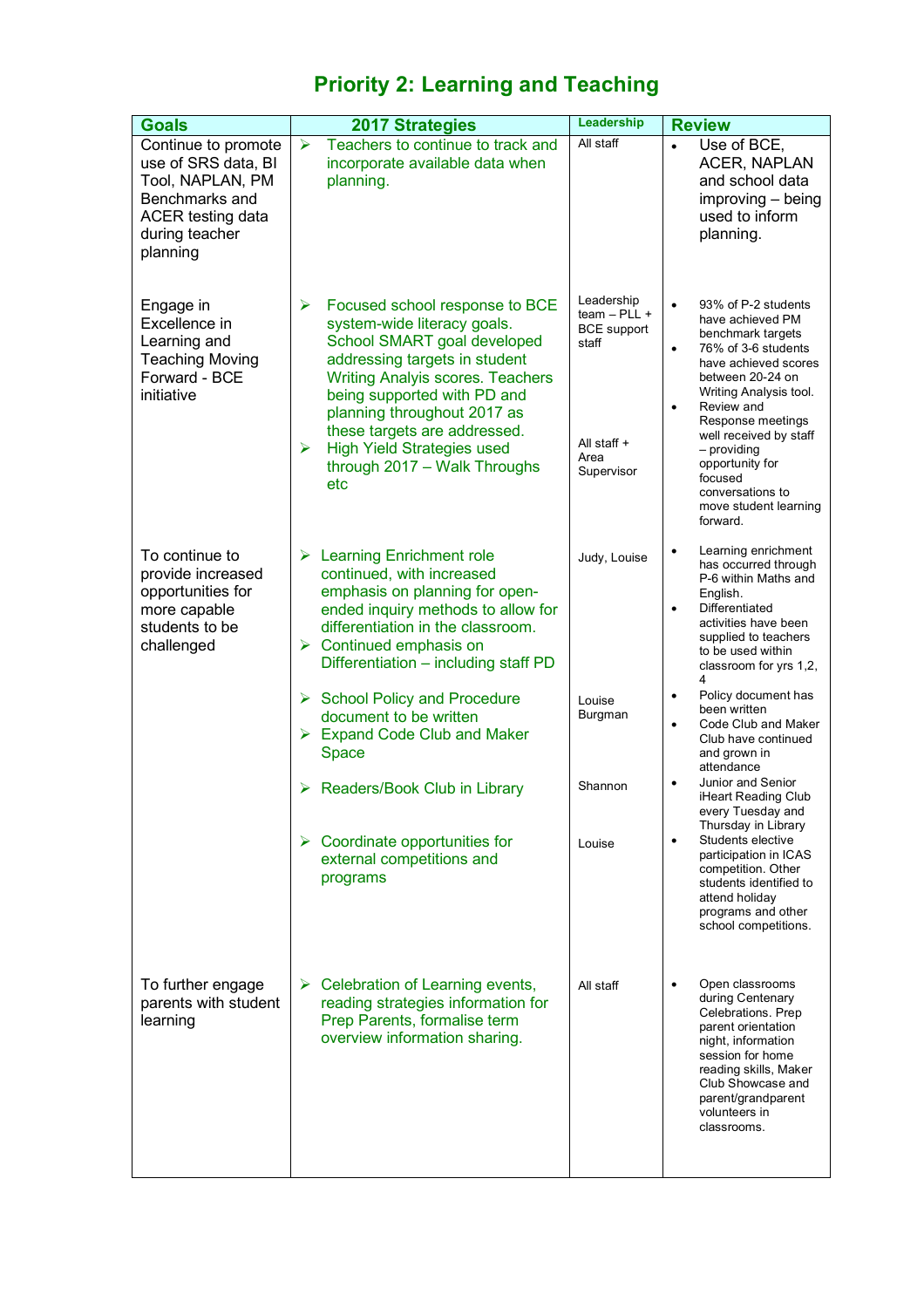### **Priority 3: Professional Practice and Collaborative Relationships**

| <b>Goals</b>                                                                       | <b>2017 Strategies</b>                                                                                                                                                       | Leadership                                             | <b>Review</b>                                                                                                                                                                                                                                                                               |
|------------------------------------------------------------------------------------|------------------------------------------------------------------------------------------------------------------------------------------------------------------------------|--------------------------------------------------------|---------------------------------------------------------------------------------------------------------------------------------------------------------------------------------------------------------------------------------------------------------------------------------------------|
| To engage in the<br><b>ELT Moving Forward</b><br>initiative as directed<br>by BCE. | $\triangleright$ To continue BCE-wide initiatives<br>such as ELT, Visible Learning to<br>enhance pedagogical practice.<br>Plan and work towards school<br><b>SMART Goal.</b> | All Staff                                              | Staff professional<br>development in BCE<br>initiatives with targeted<br>support for school<br>officers (literacy and<br>assistive technology).<br>Collaborative planning<br>supported with all years<br>levels have dedicated<br>access to planning time<br>with key support<br>personnel. |
|                                                                                    | Collaborative planning further<br>➤<br>supported - PLL, STIE and<br>Learning Enrichment with class<br>teachers.                                                              | Judy Nisbet<br>Kathryn<br>Godfrey<br>Louise<br>Burgman |                                                                                                                                                                                                                                                                                             |
|                                                                                    | Collaboration with local BCE<br>schools – esp CTK                                                                                                                            |                                                        | School networking has<br>continued.                                                                                                                                                                                                                                                         |
| Initital training and<br>engagement with<br>Office 365 package                     | Support staff to attend BCE<br>➤<br>supported professional<br>development                                                                                                    |                                                        | Initial engagement was<br>planned for, and has<br>occurred, but further<br>staff development is<br>required.                                                                                                                                                                                |

### **Priority 4: Strategic Resourcing**

| <b>Goals</b>                                                       | 2017 Strategies                                                                                                           | Leadership                                          | <b>Review</b>                                                                                                                                                                       |
|--------------------------------------------------------------------|---------------------------------------------------------------------------------------------------------------------------|-----------------------------------------------------|-------------------------------------------------------------------------------------------------------------------------------------------------------------------------------------|
| Continue planned<br>improvements to school<br>site - in particular | Prep Toilets re-fit and build<br>Storage Locker on the back of<br>the Hall                                                | Leadership<br>team and<br>grounds<br>staff          | Project currently with<br>$\bullet$<br>consultants for building<br>approval.                                                                                                        |
| grounds and outdoor<br>play spaces.                                | Prep outdoor play space and<br>➤<br>outdoor teaching areas<br>planning and consultation -<br>part of grounds master plan. |                                                     | Prep play and outdoor<br>٠<br>teaching area still in<br>planning stage                                                                                                              |
| Curriculum resourcing.                                             | Literacy resources enhanced<br>in line with BCE initiatives (eg<br>reading targets and Phonics<br>PD etc)                 | <b>Judy Nisbet</b><br>& team                        | Significant investment in<br>literacy resources                                                                                                                                     |
| Technology resourcing.                                             | Complete wifi projector installs<br>in $A \& B$ block<br>A Block (yr 2 laptops)                                           | Bryan,<br>Shar, Nik<br>and<br>relevant<br>teachers. | School-wide wireless<br>$\bullet$<br>projection complete.<br>Early years resourcing<br>$\bullet$<br>completed.<br>Extra laptops purchased in<br>term 3 for yr 4 from P&F<br>support |

Other items of note:

- Powerhouse program for yr 6
- Sporting program development officer engagement Cricket, NRL, AFL
- •